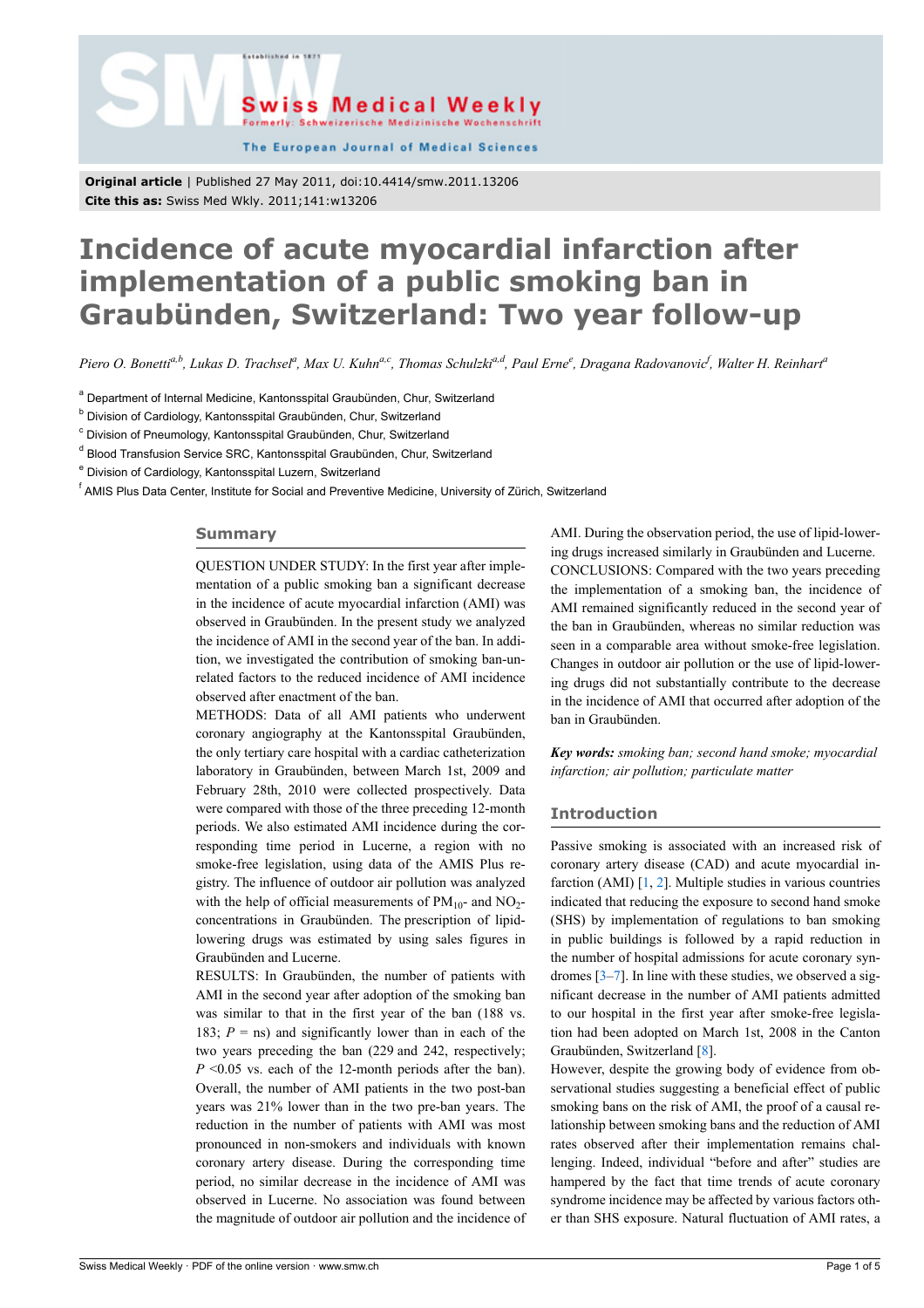general trend towards a lower AMI risk over time, variation of the size of the population at risk and changes in preventive measures (e.g. prevalence of lipid-lowering therapy) represent examples for such smoking ban-unrelated factors. Given the well-established association between air pollution and cardiovascular events, a reduction in outdoor particulate matter concentrations might also contribute to the decrease in the incidence of AMI observed after enact-ment of public smoking bans [[9](#page-4-5), [10\]](#page-4-6).

Therefore, we performed the present analysis in order to further elucidate the influence of such smoking ban-unrelated factors, including air pollution and lipid-lowering therapy, on the incidence of AMI after implementation of smoke-free legislation in Graubünden.

# **Patients and methods**

# **Setting and study population in Graubünden**

Details on the Canton Graubünden and its medical logistics have been reported previously [\[8\]](#page-4-4). In brief, Graubünden covers an area of  $7106 \text{ km}^2$  and has a resident population of 190,000. Graubünden represents the largest holiday destination of Switzerland, recording approximately six million tourist overnight stays every year.

The Kantonsspital Graubünden serves as a tertiary care hospital possessing the only cardiac catheterization laboratory in Graubünden and offers a 24-hour emergency service for primary percutaneous coronary intervention for AMI patients in Graubünden. Based on current treatment guidelines, coronary angiography is recommended in all patients with AMI. Given a well functioning network including all hospitals of Graubünden and excellent transportation capacities either by ambulance or by helicopter, patients experiencing an AMI in Graubünden are transferred to the Kantonsspital Graubünden for either acute (patients with STEMI or unstable patients with NSTEMI) or early (other patients with NSTEMI) coronary angiography. Hence, the vast majority of AMI patients admitted to one of the hospitals in Graubünden undergo coronary angiography at the Kantonsspital Graubünden during their index hospitalization. Therefore, the number of AMI patients undergoing coronary angiography at the Kantonsspital Graubünden may be viewed as representative for the overall incidence of AMI in Graubünden.

Data of all patients who suffered from an AMI in Graubünden and underwent coronary angiography at the Kantonsspital Graubünden within the first and second year after implementation of the public smoking ban (between March 1st, 2008 and February 28th, 2010) were collected prospectively. These data were compared with those of all patients who had suffered from an AMI in Graubünden and had undergone coronary angiography at our hospital during the two corresponding 12 month time periods preceding implementation of the public smoking ban (between March 1st, 2006 and February 28th, 2007, and between March 1st, 2007 and February 29th, 2008, respectively), whereby these patients were identified by their diagnoses at hospital discharge (ICD-10 codes) and by analyzing various local databases (coronary angiography database, intensive care unit database). According to the universal definition

of myocardial infarction, AMI was defined as a detectable level of cardiac troponin in a clinical setting consistent with myocardial ischaemia [[11](#page-4-7)].

# **Setting and study population at the comparison site Lucerne**

To investigate possible general temporal trends affecting the incidence of AMI in Switzerland, we also assessed the number of patients hospitalized because of AMI in the Canton Lucerne. Importantly, in Lucerne no smoke-free legislation existed until a nationwide regulation was enacted on May 1st, 2010. The Canton Lucerne covers an area of 1493  $km<sup>2</sup>$  and has a resident population of 368,000.

To estimate the incidence of AMI in Lucerne, data of the Acute Myocardial Infarction and Unstable Angina in Switzerland (AMIS Plus) registry, a large nationwide prospective registry of patients with acute coronary syndromes admitted to Swiss hospitals, were used. The structure and design of this registry have been reported recently [[12\]](#page-4-8). Since January 1st, 2007, all three public hospitals in the Canton Lucerne (LUKS Luzern, LUKS Sursee, LUKS Wolhusen) participated in the AMIS Plus registry, providing comparison data on the incidence of AMI in Lucerne for the last three 12 month observation time periods of our study.

## **Assessment of air quality in Graubünden**

As a measure of outdoor air pollution, concentrations of particulate matter with an aerodynamic diameter of less than 10  $\mu$ m (PM<sub>10</sub>) and of nitrogen dioxide (NO<sub>2</sub>) are regularly monitored by the Department of Nature and Environment (Amt für Natur und Umwelt Graubünden) at different sites in Graubünden. For two distinct measuring sites located at the main traffic axis (Chur and Rothenbrunnen) virtually continuous data of daily  $PM_{10}$ - and  $NO_2$ -concentrations since September 2006 are available ([www.gr-luft.ch\)](http://www.gr-luft.ch). Based on these data, we estimated the magnitude of average monthly outdoor air pollution in Graubünden by calculating average concentrations of  $PM_{10}$  and  $NO_2$  for every month from September 2006 to February 2010.

# **Assessment of sales figures of lipid lowering drugs**

Data on sales figures of lipid-lowering drugs (statins, ezetimibe, fibrates, nicotinic acid, ion-exchange resins) in Graubünden and Lucerne were provided by IMS Health GmbH, Switzerland.

# **Statistical analysis**

In order to compare the numbers of AMI cases between the four 12 month time periods, 2 x 2 tables were set up to check for equal distribution. Pearson's correlation test was used to investigate a possible relationship between monthly incidence of AMI and the magnitude of average monthly ambient air pollution. A *P*-value of <0.05 was considered statistically significant. Statistical analyses were performed using STATISTICA software, version 8.0 (StatSoft Inc., Tulsa, OK, USA).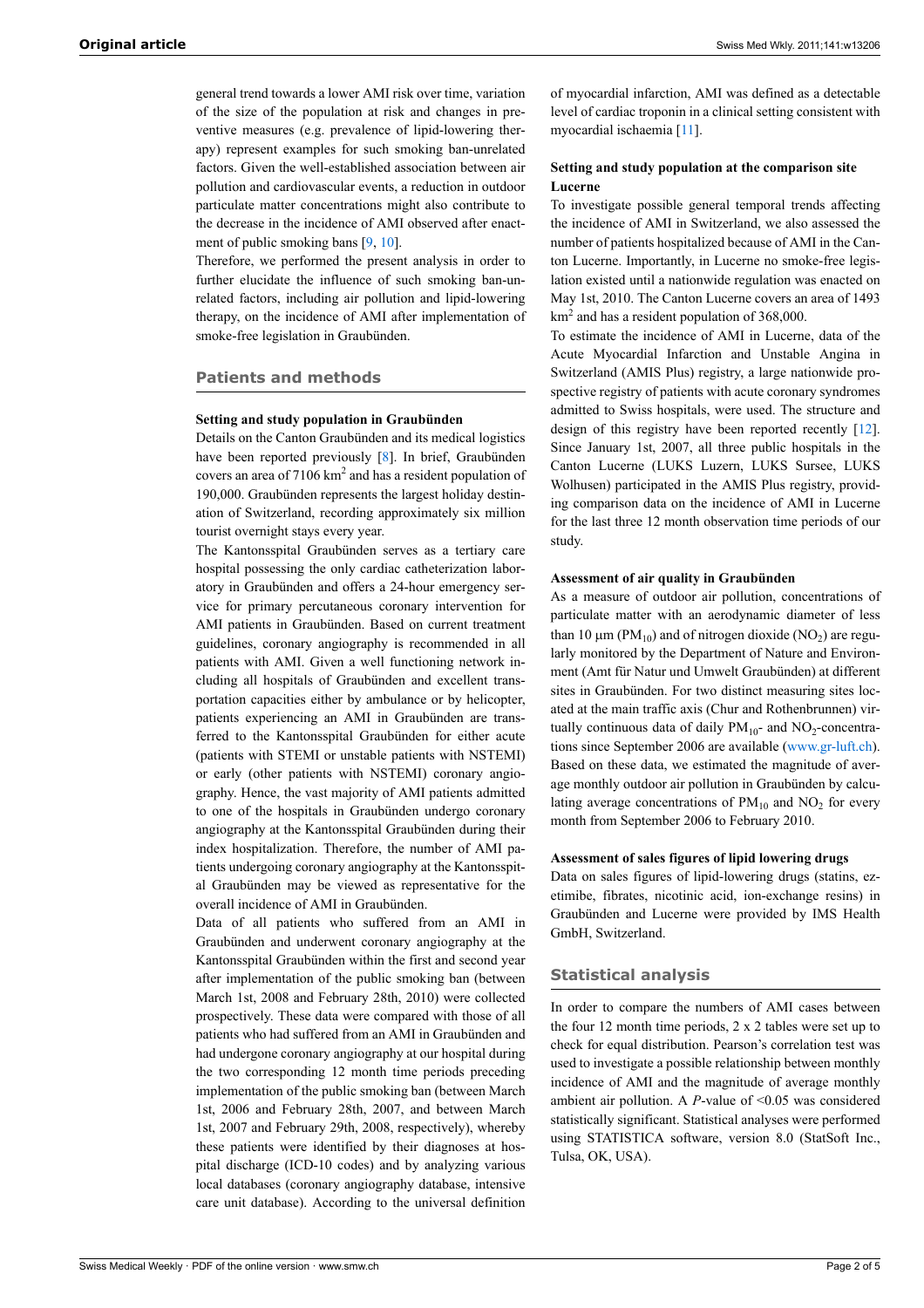# **Results**

In Graubünden, the number of patients with AMI in the second year after adoption of the smoking ban was similar to that in the first year of the ban and significantly lower than in each of the two years preceding the ban (fig. 1). Some of the data had already been published in our first report [[8](#page-4-4)]. Overall, the number of patients with AMI was 21% lower in the two years after implementation of the ban compared with the two year period preceding the ban.

In contrast to Graubünden, no decrease in the incidence of AMI was observed in Lucerne after March 1st 2008. On the contrary, the number of AMI patients in Lucerne increased during the two corresponding 12 month periods in which the smoking ban was effective in Graubünden (fig. 1).

The number of myocardial infarctions in the four 12 month study periods in various populations in Graubünden is shown in figure 2. Similar to the first year (reported previously [[8](#page-4-4)]), the decrease in the incidence of AMI in the second year of the ban was limited to non-smokers, whereas the number of smokers presenting with AMI was similar before and after enactment of smoke-free legislation. The number of female AMI patients showed a more pronounced drop in the second year of the ban than during the first year. In contrast, the magnitude of the decrease in the incidence of AMI in male patients diminished in the second year of the ban compared with the previous year. Overall, however, when compared with the average of the two years preceding the ban a significant reduction in both male (–18%; *P* <0.05) and female (-30%; *P* <0.05) AMI patients could be observed in the 24 months following implementation of the ban. The numbers of resident patients with AMI were virtually identical in both post-ban years. Populationbased incidences of AMI were 89.4, 93.8, 69.8, and 68.8 per 100000 residents in the four consecutive 12-month observation periods, respectively. On the other hand, the number of non-resident AMI patients was somewhat higher in the second year after adoption of the ban compared with the first post-ban year despite a similar number of visitor overnight stays in all 12 month observation periods (in-



#### **Figure 1**

Numbers of myocardial infarctions in Graubünden (black bars) and Lucerne (grey bars) in the year(s) before and the years after implementation of a public smoking ban in Graubünden (dashed line). Note that no data were available for Lucerne for the first 12-month period because not all public hospitals in Lucerne participated in the AMIS Plus registry at that time. \* *P* <0.05 vs. each of the 2 previous 12-month periods in Graubünden. † *P* <0.05 vs. the previous 12-month period in Lucerne. ‡ *P* <0.05 vs. each of the 2 previous 12-month periods in Lucerne.

dexed incidences of AMI in non-residents during the four 12 month observation periods: 10.5, 10.8, 8.3, and 9.6 per million visitor overnight stays). When taking both pre- and post-ban 12 month observation periods together, overall reduction in AMI incidence was primarily caused by a significant 23% decrease in the number of AMIs in the resident population, whereas no significant reduction was present in non-residents. In both post-ban years, the most pronounced reduction in the number of AMIs was found in patients with documented CAD, including those with prior AMI and prior percutaneous coronary intervention and/or coronary artery bypass graft surgery.

Markers of outdoor air pollution ( $PM_{10}$  and  $NO_2$ ) measured in Graubünden showed typical annual variability with peak values in the winter months during the entire observation period (fig. 3). Overall, concentrations of air pollutants tended to slightly increase over the years. There was no relationship between the magnitude of monthly AMI rates and average monthly  $PM_{10}$ - or NO<sub>2</sub>-concentrations (r = 0.211,  $P = 0.181$  for  $PM_{10}$ ;  $r = 0.251$ ,  $P = 0.109$  for NO<sub>2</sub>).

Sales figures of lipid-lowering drugs increased similarly in Graubünden and Lucerne during the study period (fig. 4).

# **Discussion**

The present study extends and confirms our previous observation [[8](#page-4-4)] of a significant decrease in the incidence of AMI up to two years after the implementation of a public smoking ban in Graubünden. Similar to the first year after enactment of the ban, the decrease in the number of patients with AMI in the second year after introduction of the ban was limited to non-smokers and the most pronounced reduction was observed in individuals with established CAD. Moreover, our results suggest that smoking ban-unrelated factors such as natural variability of AMI incidence, a general Swiss trend towards a lower incidence



#### **Figure 2**

Numbers of myocardial infarctions in various subpopulations in Graubünden in the two 12-month periods before (3/2006 – 2/2007 and 3/2007 – 2/2008) and the two 12-month periods after (3/2008 – 2/2009 and 3/2009 – 2/2010) implementation of a public smoking ban. \* *P* <0.05 vs. each of the two 12-month periods preceding the ban. CAD, coronary artery disease; AMI, acute myocardial infarction; PCI, percutaneous coronary intervention; CABG, coronary artery bypass graft surgery.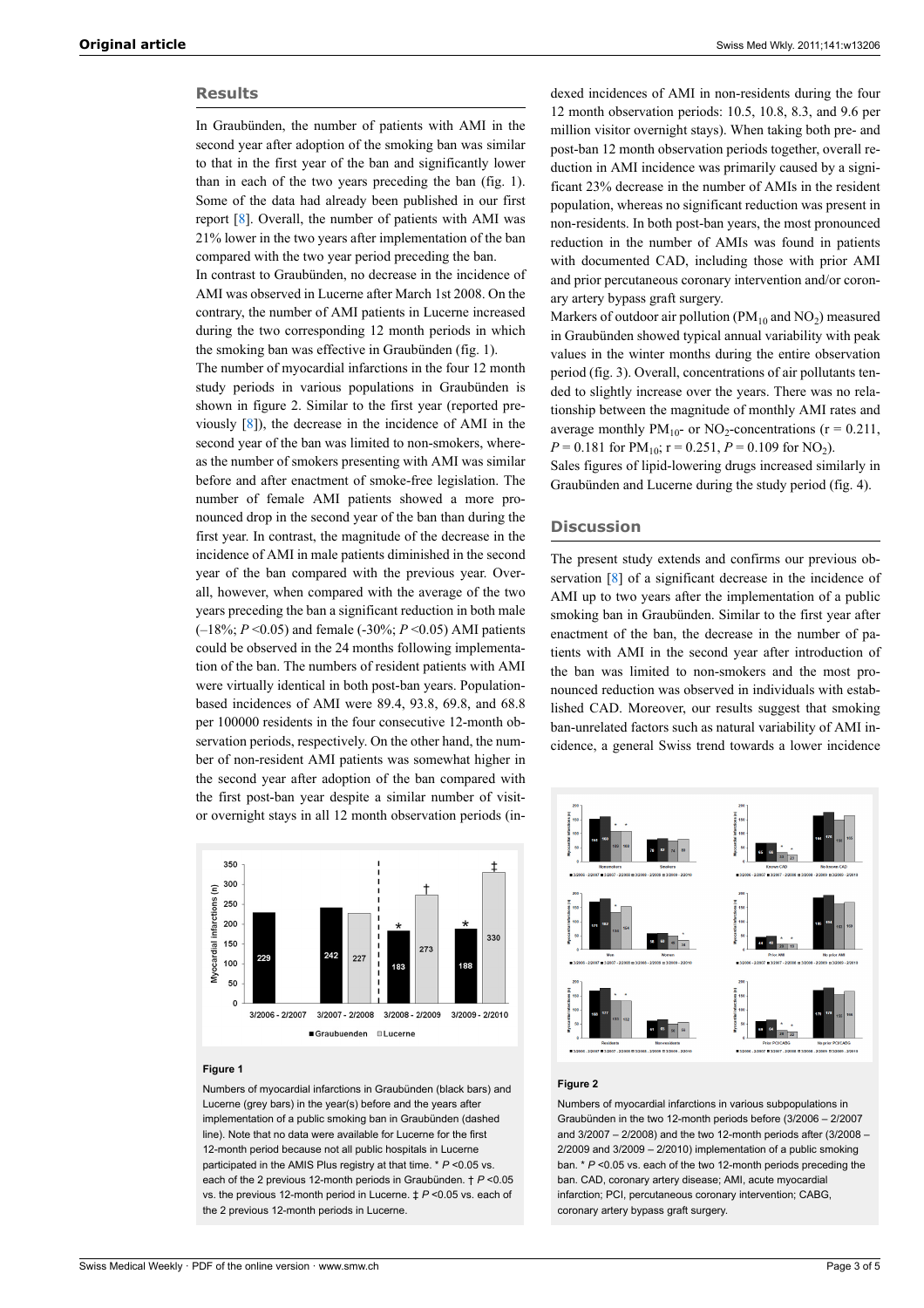of AMI over the last years, a reduction of the magnitude of outdoor air pollution and prescription of lipid-lowering drugs cannot explain the decrease in the incidence of AMI observed after implementation of a public smoking ban in Graubünden.

In our analysis we found that the number of patients with AMI admitted to the Kantonsspital Graubünden was virtually identical in the first and the second year after implementation of the public smoking ban and was significantly lower than in each of the two years preceding the adoption of smoke-free legislation. Thus, the relatively stable AMI rates in the two years before and the two years after implementation of the ban, respectively, suggest that the significant decrease in the number of AMI patients observed in the first post-ban year [[8](#page-4-4)] was not primarily caused by a more pronounced natural annual fluctuation of AMI rates.

In order to rule out a general trend towards a decrease in the incidence of AMI in Switzerland, we assessed the number of patients who were hospitalized with a diagnosis of AMI between March 1st, 2007 and February 28th, 2010 in the Canton Lucerne, a Swiss area without smoke-free legislation until May 1st, 2010. Based on data from the AMIS Plus registry, an increase rather than a decrease in the AMI incidence was found in Lucerne during the observation period, arguing against the presence of a general trend towards a lower incidence of AMI in Switzerland during the last years.

Despite the well-known association between air pollution and the risk of cardiovascular events  $[9, 10]$  $[9, 10]$  $[9, 10]$  $[9, 10]$  $[9, 10]$ , we found no



#### **Figure 3**

Average monthly outdoor concentrations of PM $_{10}$  and NO $_{2}$  in Graubünden from September 2006 to February 2010. The dashed lines show the overall trends in the concentrations of the respective parameter over time.



#### **Figure 4**

Numbers of lipid-lowering drugs (counting units; tablets) sold in Graubünden and Lucerne from March 2006 to February 2010. The dashed lines show the overall trends in sales figures for the respective region over time. (Data are courtesy of IMS Health GmbH, Switzerland)

relationship between the incidence of AMI and the magnitude of outdoor  $PM_{10}$ - or NO<sub>2</sub>-concentrations in our study. However, it must be emphasized that although parameters of air quality were assessed along the main traffic axis of Graubünden, Swiss national maximal daily limits for  $PM_{10}$  (50 ug/m<sup>3</sup>) and NO<sub>2</sub> (80 ug/m<sup>3</sup>) were only rarely exceeded during the observation period. Thus, given the rather low overall degree of air pollution observed during the study period, it may be speculated that, compared with urban areas, air pollution does not represent a major contributor to the risk of AMI in rural and mountainous Graubünden.

Dyslipidaemia represents one of the most important risk factors for CAD and lipid-lowering therapy was convincingly shown to reduce the risk of cardiovascular events in both primary and secondary prevention  $[13, 14]$  $[13, 14]$  $[13, 14]$  $[13, 14]$ . Thus, it is conceivable that broadening the prescription of lipidlowering drugs would also translate into a decrease in the incidence of AMI in the respective population. In Graubünden, however, the sales figures of lipid-lowering drugs increased slowly and steadily during the observation period and there was no step-wise change in 2008, which could explain the sudden decrease in the number of patients with AMI observed after March 1st, 2008. Furthermore, the fact that sales figures of lipid-lowering drugs showed a similar increase during the same time period in Lucerne, where no decrease in the incidence of AMI was noted, argues against a correlation between the prescription rate of lipid-lowering drugs and the decrease in the risk of AMI observed after enactment of the smoking ban in Graubünden.

Two recently published meta-analyses [\[3,](#page-4-2) [4\]](#page-4-11) concluded that there is a significant positive relationship between the duration of a smoking ban and the reduction in the incidence of AMI. This conclusion was based on two US-studies with a follow-up duration of three years [[15,](#page-4-12) [16](#page-4-13)]. In our study, no further reduction in the incidence of AMI was observed in the second year of the ban. About the reasons for this lack of an additional benefit with time can be speculated. According to local authorities, compliance with the smoking ban has been good since its implementation in Graubünden on March 1st, 2008. However, given the consistent but quite variable early benefit of smoking bans in different populations [\[3\]](#page-4-2), it is possible that population-dependent factors might also affect the magnitude of the longterm benefit of such bans. On the other hand, given the rather small number of cases in our study, the possibility that slight natural fluctuations of AMI incidence might have masked a further reduction in AMI incidence in the second year of the ban must also be taken into account.

Our analysis has some limitations. First of all, it must be emphasized that our observational results do not allow the inference of a causal relationship between the implementation of a smoking ban and the reduction of AMI incidence observed thereafter. However, by ruling out a substantial effect of various smoking ban-unrelated factors on the incidence of AMI in Graubünden and together with the ever growing number of observational studies showing a decrease in the rates of AMI after enactment of smoke-free legislation all over the world, our results suggest that such a relationship does, indeed, exist.